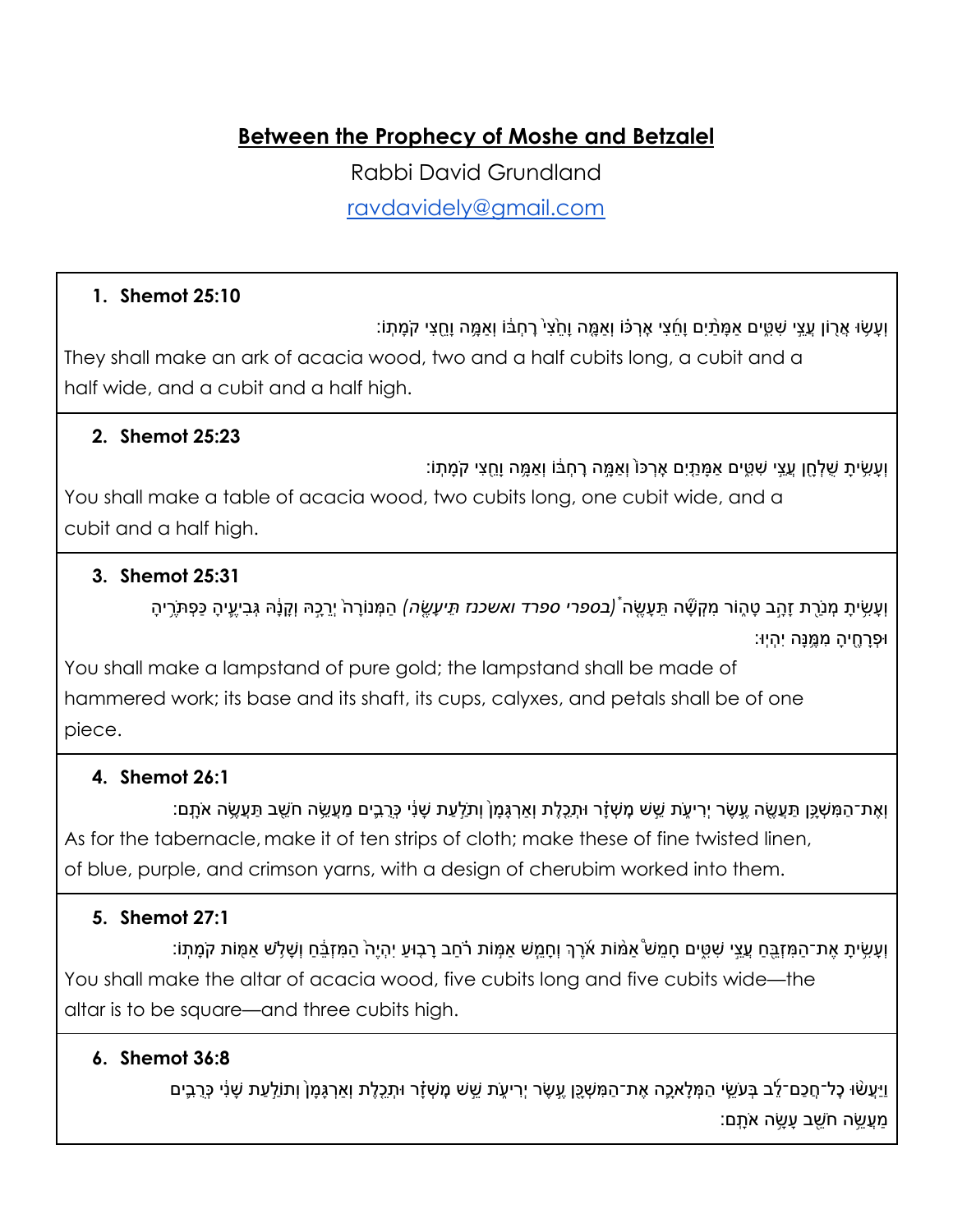Then all the skilled among those engaged in the work made the tabernacle of ten strips of cloth, which they made of fine twisted linen, blue, purple, and crimson yarns; into these they worked a design of cherubim.

# **7. Shemot 37:1**

ַיִּעַשׂ בְּצַלְאֱל אֶת־הָאַרֹן עֲצֵי שָׁטֵים אַמַּׂתָֿיִם וַחֲצִי אָרְכֹּוֹ וְאַמֱה וַחֲצִי הָמַתְּוֹ׃ וְאַמֵּה וַחֲצִי קֹמַתְוֹ Bezalel made the ark of acacia wood, two and a half cubits long, a cubit and a half wide, and a cubit and a half high.

# **8. Shemot 37:10**

ַיַּעֲשׂ אֶת־הַשָּׁלְחָן עֲצֵי שָׁטֵּים אַמַּתֵיִם אַרְכּוֹ וְאַמֵּה רַחְבֹּוֹ וְאַמֵּה וַחֲצִי קֹמַתְוֹ: He made the table of acacia wood, two cubits long, one cubit wide, and a cubit and a half high;

# **9. Shemot 37:17**

ַיַּעַשׂ אֶת־הַמְּנַרֶה זָהֲב טָהֶוֹר מְקָשֶׁה עֲשֶׂה אֶת־הַמְּנֹרָה יְרֻכֵהּ וְקַנָּה גָּבְיִעֱיהָ כָּפָתְּרֶיהָ וּפָרָחֵיהַ מְמֵּנַּה הָיִוּ׃ He made the lampstand of pure gold. He made the lampstand—its base and its shaft—of hammered work; its cups, calyxes, and petals were of one piece with it.

# **10.Shemot 38:1**

ַיְיֵעֵשׂ אֶת־מִזָּבֵּח הָעֹלֶה עֱצֵי שָׁטֵּים חֲמֵשׁ ֹאַמּׁוֹת אַרְכֹּוֹ וְחֲמֵשׁ־אַמָּוֹת רָחְבּוֹ רַבּוּעַ וְשָׁלָֹש אַמִּוֹת קֹמַתְוֹ: He made the altar for burnt offering of acacia wood, five cubits long and five cubits wide—square—and three cubits high.

# **11.Talmud Brachot 55a**

ָאַמַר רַבִּי שְׁמוּאֶל בַּר נַחְמָנִי אַמַר רַבִּי יוֹנָתָן: בְּצַלְאֵל עַל שֶׁם חָכְמָתוֹ נִקְרָא. בְּשָׁעָה שֶׁאַמַר לוֹ הַקָּדוֹשׁ בָּרוּךְ הוּא ָלְמֹשֶׁה: לֵךְ אֱמוֹר לוֹ לְבְצַלְאֶל ״עֲשֶׂה לִי מִשְׁכָּן אַרוֹן וְכֵלִים״. הַלֵּךְ מֹשֶׁה וְהַפָּךְ וְאַמַר לוֹ: ״עֲשֶׂה אַרוֹן וְכֵלִים וּמִשְׁכָּן״. ַאֲמַר לֹוֹ: מֹשֶׁה רַבֵּינוּ, מִנְהַגוֹ שֶׁל עוֹלַם אַדַם בּוֹנֵה בַּיִת וְאַחַר כָּךְ מַכְנִיס לְתוֹכוֹ כֵּלִים, וְאַתָּה אוֹמֵר ״עֲשֶׂה לִי אַרוֹן וְכָלִים וּמְשִׁכָּן״, כֵּלִים שֶׁאֲנִי עוֹשֶׂה, לְהֵיכָן אַכְנִיסֵם? שֶׁמָּא כָּךְ אַמַר לְךָ הַקָּדוֹש בָּרוּךְ הוּא, ״עֵשֶׂה מִשְׁכָּן אַרוֹן וְ ֵכ ִלים״?! ָא ַמר לֹו: ֶׁש ָּמא ְּב ֵצל ֵאל ָהיִ ָ ית וְיַָד ְע ָּת?

**Rabbi Shmuel bar Naḥmani said** that **Rabbi Yonatan said: Bezalel was called** by that name **on account of his wisdom. When the Holy One, Blessed be He, said to Moses: Go say to Bezalel, "Make a tabernacle, an ark, and vessels"** (see Exodus 31:7–11), **Moses went and reversed** the order **and told** Bezalel: **"Make an ark, and vessels, and a tabernacle"** (see Exodus 25–26). **He said to** Moses: **Moses, our teacher, the**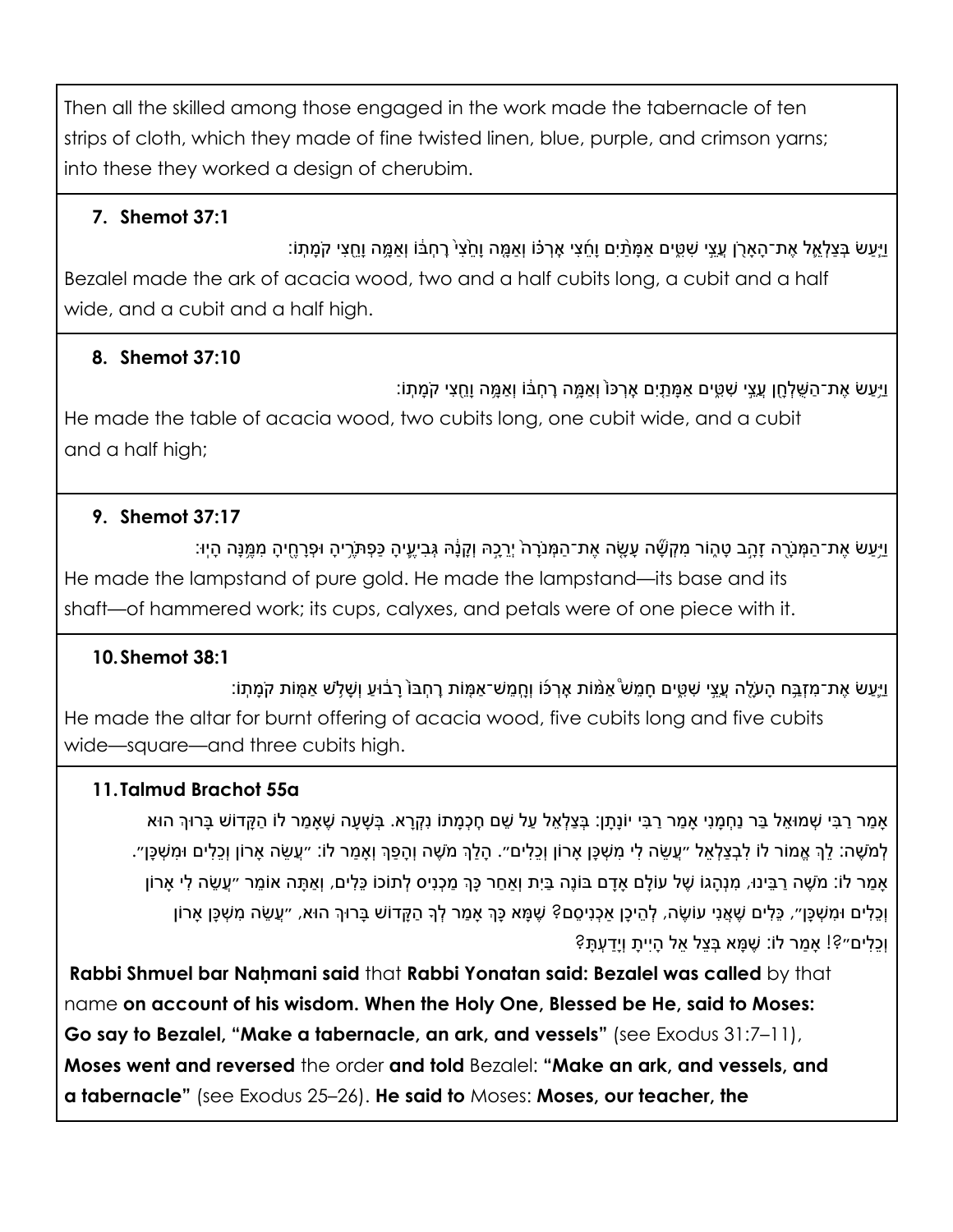standard **practice** throughout the **world** is that **a person builds a house and** only **afterward places the vessels** in the house, **and you say** to me: **Make an ark, and vessels, and a tabernacle.** If I do so in the order you have commanded, **the vessels that I make, where shall I put them? Perhaps God told you the following: "Make a tabernacle, ark, and vessels"** (see Exodus 36). Moses **said to** Bezalel: **Perhaps you were in God's shadow [***betzel El***], and you knew** precisely what He said. You intuited God's commands just as He stated them, as if you were there.

## **12.Talmud Yevamot 49b**

ָאמר רַבָא מִידַן דַיִינֵיהּ וְקַטְלִיהּ אֲמר לִיהּ מֹשֶׁה רַבְּךָ אַמַר כִּי לֹא יִרְאַנִי הָאַדָם וַחָי וְאִתְּ אַמְרַתְּ וַאֲרָאֶה אֶת ה׳ יוֹשַׁב ַעַל כָּסֶא רַם וְנָשֶׂא

The Gemara expands on the events surrounding Isaiah's death: **Rava said:** Manasseh **judged him** as a false witness for issuing statements contradicting the Torah **and** only then **killed him.** Manasseh **said to** Isaiah: **Moses your master said** in the Torah: "And He said: You cannot see My face, **for man cannot see Me and live"** (Exodus 33:20), **and** yet **you said: "I saw the Lord sitting upon a high and lofty throne"**

**…**

וַאֵרְאֶה אֶת ה׳ כַּדְתַנְיַא כָּל הַנְּבִיאִים נִסְתַּכָּלוּ בָּאסְפֵּקְלַרְיֵא שֶׁאֵינַהּ מְאִירַה מֹשֶׁה רַבֵּינוּ נִסְתַּכֶּל בָּאסְפֶּקְלַרְיַא ַה ְּמ ִא ָירה

The Gemara resolves the first contradiction: "I saw the Lord" is to be understood as it is taught in a *baraita*: All of the prophets observed their prophecies through an obscure looking glass [*aspaklaria*], i.e., their prophecies were given as metaphoric visions but were not a direct perception of the matter. However, Moses our master observed his prophecies through a clear looking glass, i.e., he gained a direct and accurate perception of the matter.

# **13.Talmud Brachot 13a**

ַשמע מינּהּ מִצָּוֹת צַריכוֹת כּוּונה.

**GEMARA:** We learned in the mishna that one must focus his heart while reading the portion of *Shema* in the Torah in order to fulfill his obligation. From here, the Gemara seeks to conclude: **Learn from this** that **mitzvot require intent,** when one performs a mitzva, he must intend to fulfill his obligation.

# **14.Shulchan Aruch, Orach Chayim, 60:4**

י"א שאין מצות צריכות כוונה וי"א שצריכות כוונה לצאת בעשיית אותה מצוה וכן הלכה: